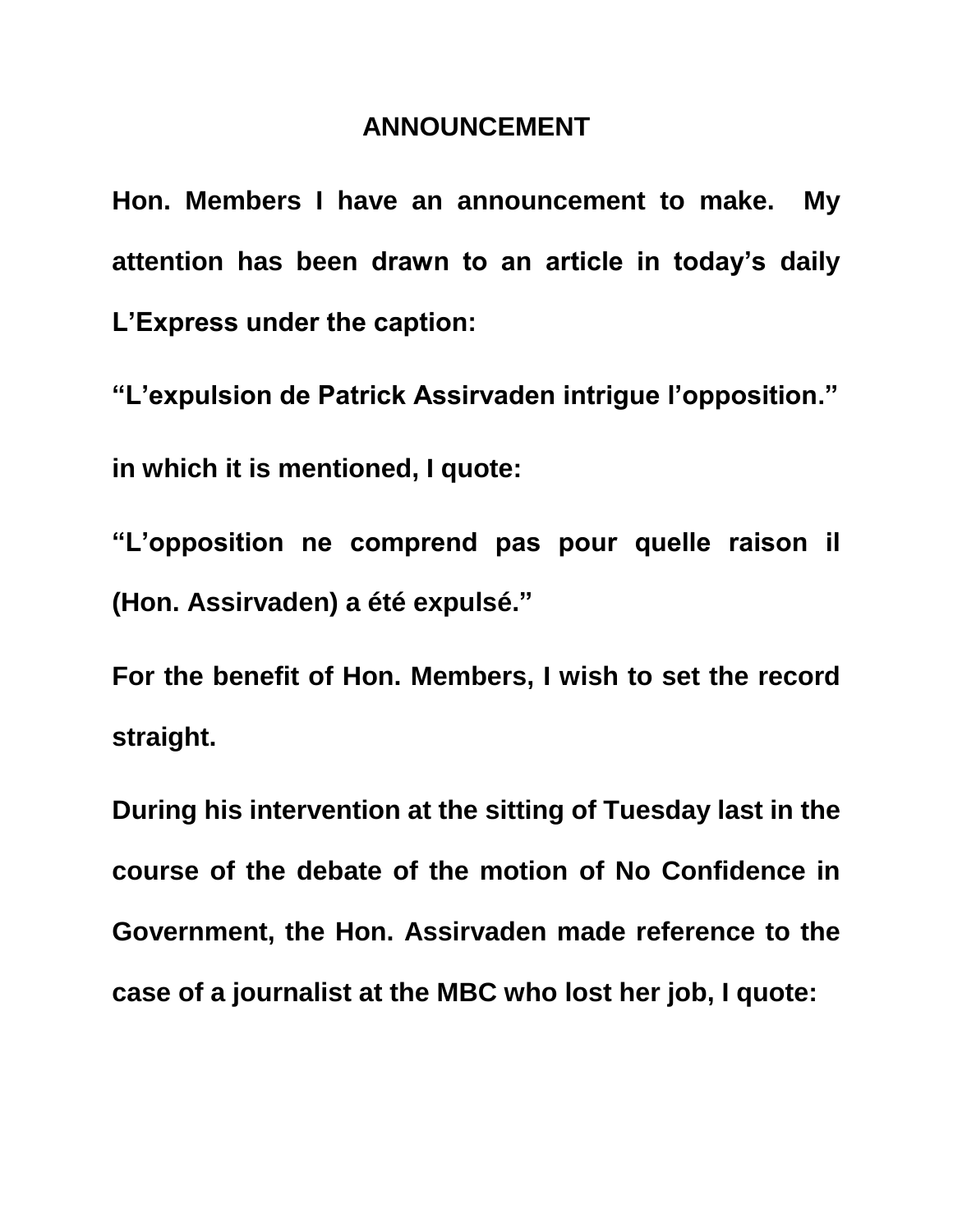**"Puisqu'une journaliste n'a pas pris la carte de visite d'honorable Dhunnoo, elle est suspendue; elle perd son emploi a la MBC….''**

**After some interruptions, the Hon. Dhunnoo asked to raise a point of order to which the Hon. Assirvaden replied he was not giving way.**

**In fact, according to the provisions of Standing Order 39(13)(a), it is obvious that when any Member wishes to raise a point of order, the Member intervening should allow the Member to do so and cannot state he is not giving way.**

**The Hon. Assirvaden insisted that he was not giving way on the ground that the Hon. Dhunnoo, I quote:**

**"Il est en train de m'interrompre!''**

**wherefore, I had to intervene to give the floor to Hon. Dhunnoo who raised his point of order to the effect that**